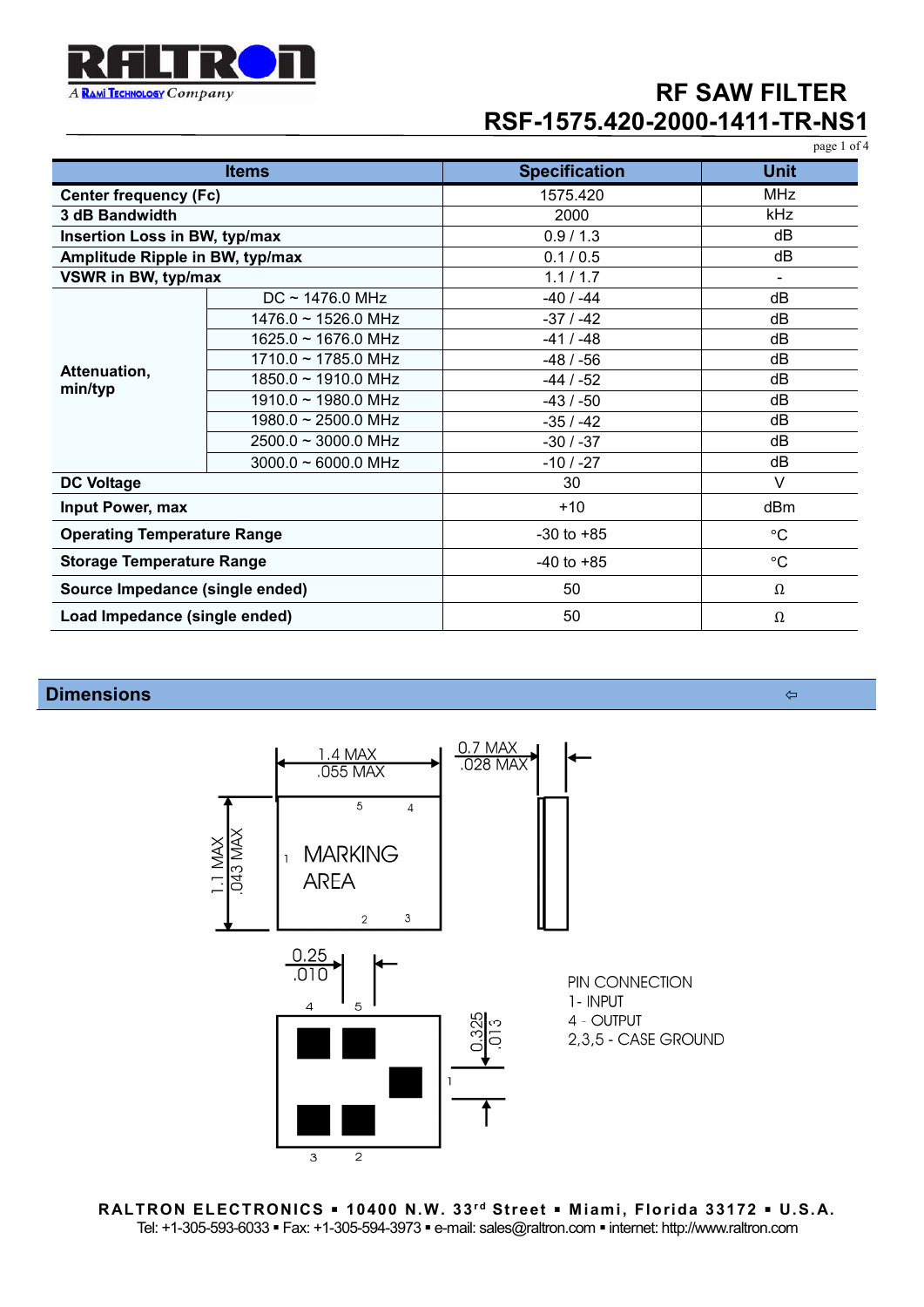

page 2 of 4

### **Frequency Characteristics**

### **Frequency Response**



**RALTRON ELECTRONICS . 10400 N.W. 33rd Street . Miami, Florida 33172 . U.S.A.** Tel: +1-305-593-6033 Fax: +1-305-594-3973 e-mail: sales@raltron.com internet: http://www.raltron.com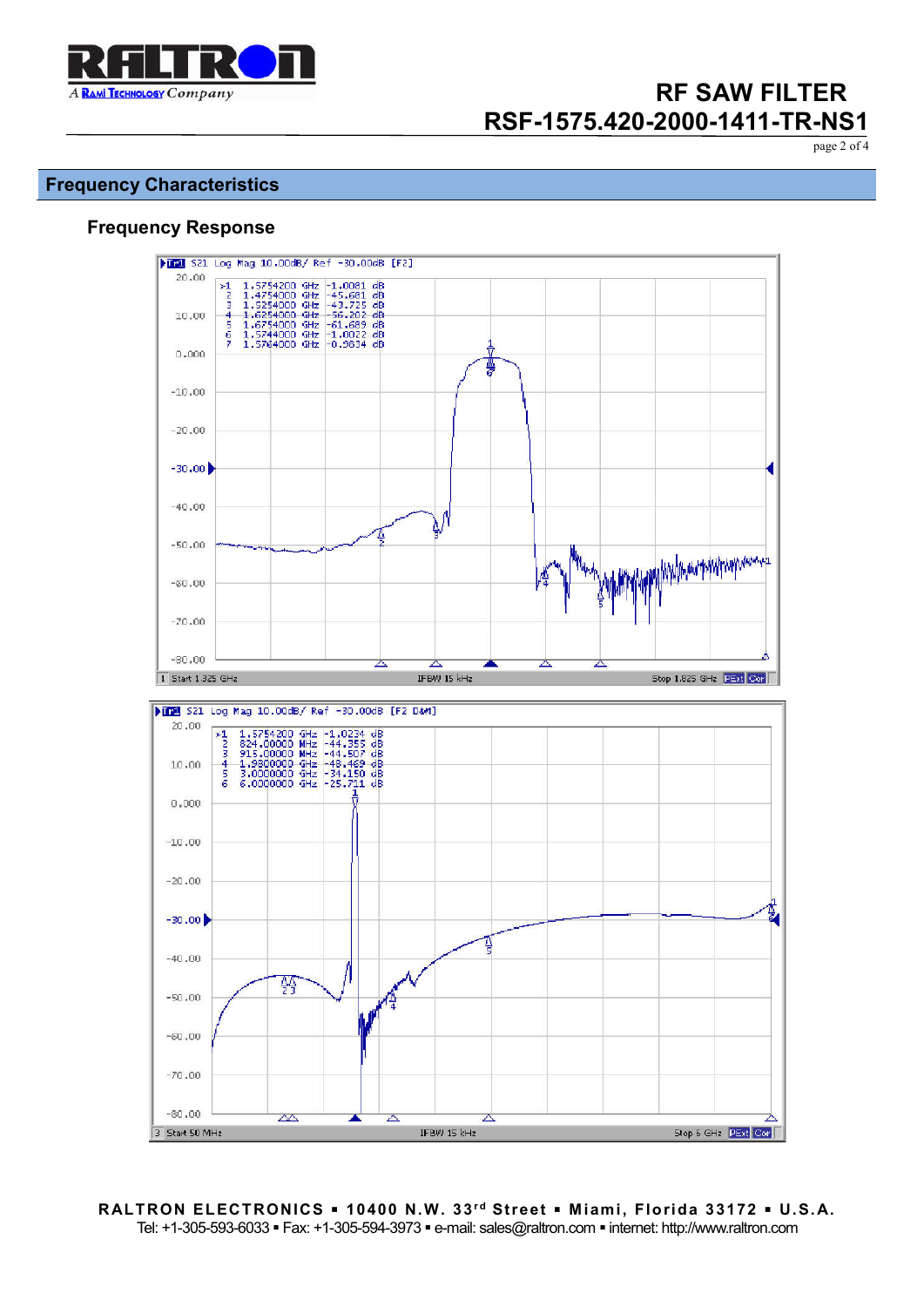

page 3 of 4





### **Ripple**